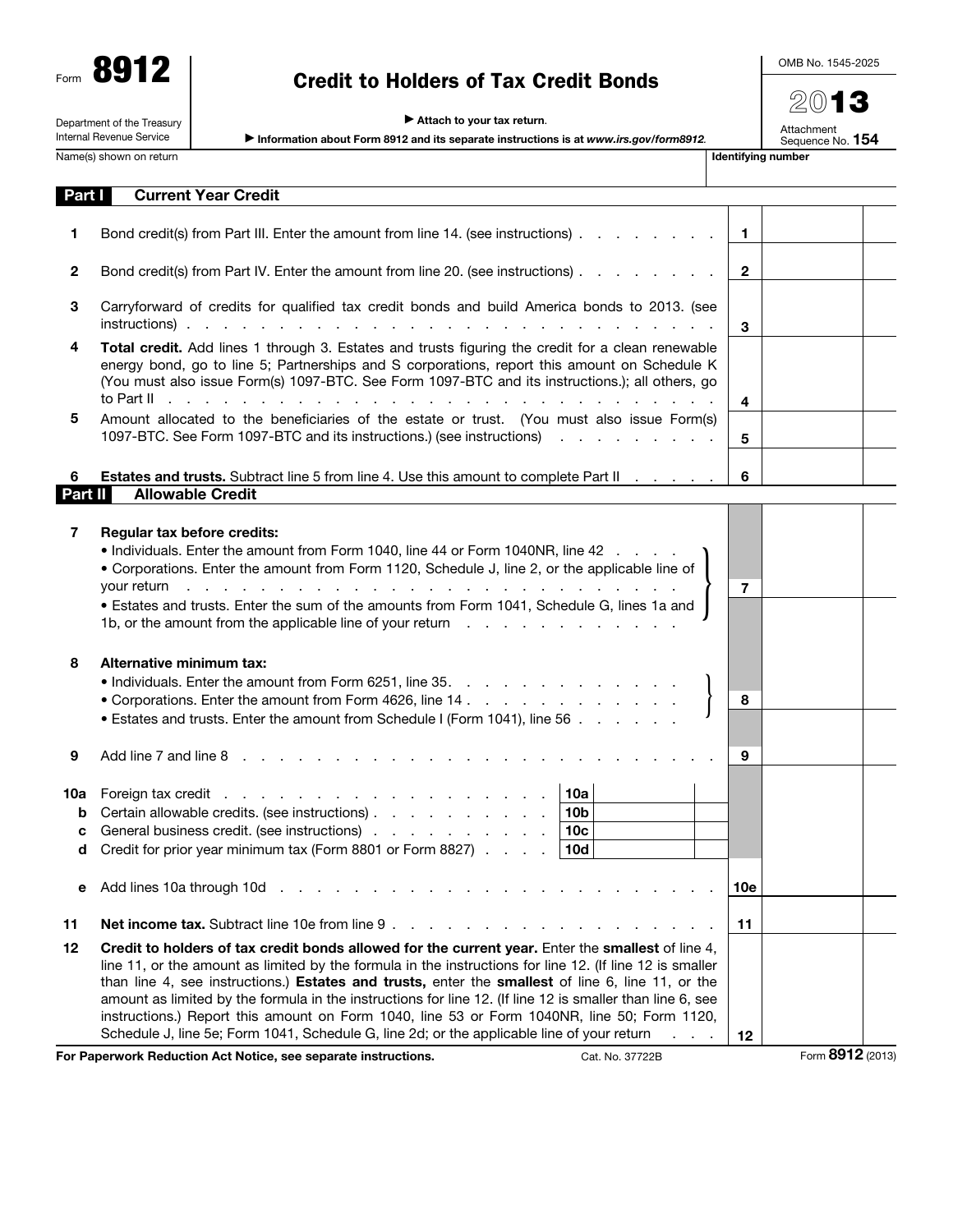Name(s) shown on return **Identifying number Identifying number Identifying number** 

## Part III Bond credit(s) reported to you on Form(s) 1097-BTC (see instructions).

If you are claiming a bond credit for which you did not receive a Form 1097-BTC, see the instructions.

| (a) Name of issuer of Form(s) 1097-BTC                                    | (b1) Identifying number<br>of issuer of Form(s)<br>1097-BTC | (b2) Unique identifier<br>(see instructions) | (c) Amount reported on<br>Form(s) 1097-BTC<br>(see instructions) |
|---------------------------------------------------------------------------|-------------------------------------------------------------|----------------------------------------------|------------------------------------------------------------------|
| 13                                                                        |                                                             |                                              |                                                                  |
|                                                                           |                                                             |                                              |                                                                  |
|                                                                           |                                                             |                                              |                                                                  |
|                                                                           |                                                             |                                              |                                                                  |
|                                                                           |                                                             |                                              |                                                                  |
|                                                                           |                                                             |                                              |                                                                  |
|                                                                           |                                                             |                                              |                                                                  |
|                                                                           |                                                             |                                              |                                                                  |
|                                                                           |                                                             |                                              |                                                                  |
|                                                                           |                                                             |                                              |                                                                  |
|                                                                           |                                                             |                                              |                                                                  |
|                                                                           |                                                             |                                              |                                                                  |
|                                                                           |                                                             |                                              |                                                                  |
|                                                                           |                                                             |                                              |                                                                  |
|                                                                           |                                                             |                                              |                                                                  |
|                                                                           |                                                             |                                              |                                                                  |
|                                                                           |                                                             |                                              |                                                                  |
|                                                                           |                                                             |                                              |                                                                  |
|                                                                           |                                                             |                                              |                                                                  |
|                                                                           |                                                             |                                              |                                                                  |
| Total. Combine the amounts in column (c). Enter here and on line 1.<br>14 |                                                             | 14                                           |                                                                  |

Form 8912 (2013)